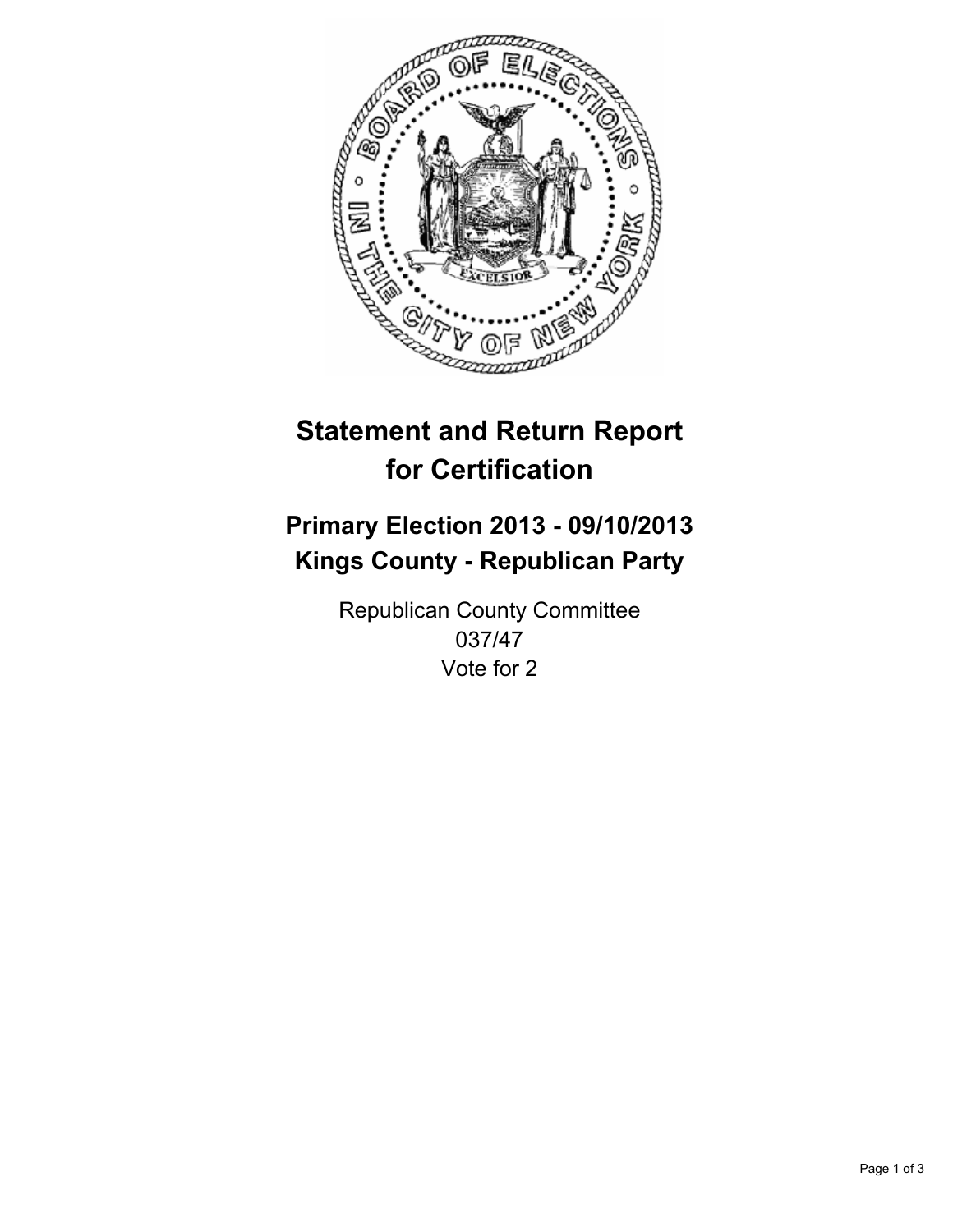

## **Assembly District 47**

| ABSENTEE/MILITARY    | 0        |
|----------------------|----------|
|                      |          |
| <b>FEDERAL</b>       |          |
| SPECIAL PRESIDENTIAL | 0        |
| <b>AFFIDAVIT</b>     | $\Omega$ |
| <b>ANNA BENFANTI</b> | 6        |
| <b>LUCY BENFANTI</b> | 5        |
| ROSALIE MIRABILE     | $\Omega$ |
| SARAH Y. WONG        | 2        |
| <b>Total Votes</b>   | 13       |